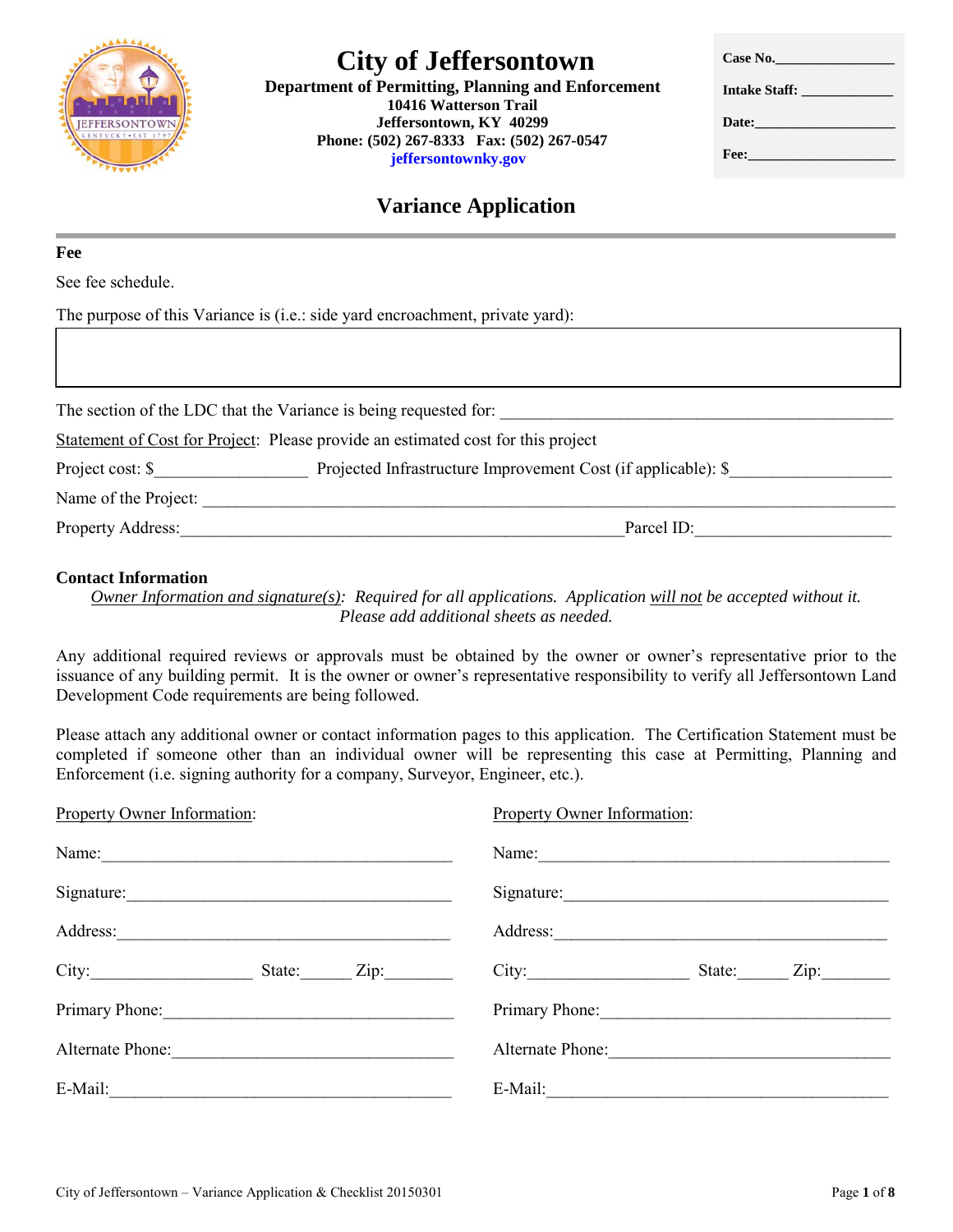| <b>City of Jeffersontown</b><br><b>Department of Permitting, Planning and Enforcement</b><br>10416 Watterson Trail<br><b>IEFFERSONTOWN</b><br>Jeffersontown, KY 40299<br>KENTUCKY . EST 179<br>Phone: (502) 267-8333 Fax: (502) 267-0547<br>jeffersontownky.gov       |                                | Case No.<br>Intake Staff:<br>Date: |  |
|-----------------------------------------------------------------------------------------------------------------------------------------------------------------------------------------------------------------------------------------------------------------------|--------------------------------|------------------------------------|--|
| Primary Contact Information:                                                                                                                                                                                                                                          | Secondary Contact Information: |                                    |  |
|                                                                                                                                                                                                                                                                       |                                |                                    |  |
| Signature:                                                                                                                                                                                                                                                            | Signature:                     |                                    |  |
|                                                                                                                                                                                                                                                                       | Address:                       |                                    |  |
|                                                                                                                                                                                                                                                                       | $City:$ State: Zip:            |                                    |  |
| Primary Phone: 2008. [19] Primary Phone:                                                                                                                                                                                                                              |                                |                                    |  |
|                                                                                                                                                                                                                                                                       | Alternate Phone:               |                                    |  |
|                                                                                                                                                                                                                                                                       | $E-Mail:$                      |                                    |  |
| <b>Application Detail</b>                                                                                                                                                                                                                                             |                                |                                    |  |
| Related Cases: If the property, or any portion thereof, has been the subject of a previous proposal in this office, please<br>list the docket / case number(s). Examples include but are not limited to: Waivers, CUP, RDDP.                                          |                                |                                    |  |
| Docket / Case #:                                                                                                                                                                                                                                                      |                                |                                    |  |
| $Docket / Case #: 200$                                                                                                                                                                                                                                                |                                |                                    |  |
|                                                                                                                                                                                                                                                                       |                                |                                    |  |
|                                                                                                                                                                                                                                                                       |                                |                                    |  |
|                                                                                                                                                                                                                                                                       |                                |                                    |  |
| Please use the Development Information Sheet $(DI)$ to answer the following questions.                                                                                                                                                                                |                                |                                    |  |
|                                                                                                                                                                                                                                                                       |                                |                                    |  |
| Fire Protection District:                                                                                                                                                                                                                                             | Council District:              |                                    |  |
| <b>Supplemental Information</b>                                                                                                                                                                                                                                       |                                |                                    |  |
| In order to justify approval of any Variance, the Board considers four criteria. Please answer all of the following items.<br>(Use additional sheets if needed). All questions must be answered. A response of yes, no and not applicable (N/A) is<br>not acceptable. |                                |                                    |  |

- 1. Reasons that the granting of the variance:
	- a. Will not adversely affect the public health, safety or welfare.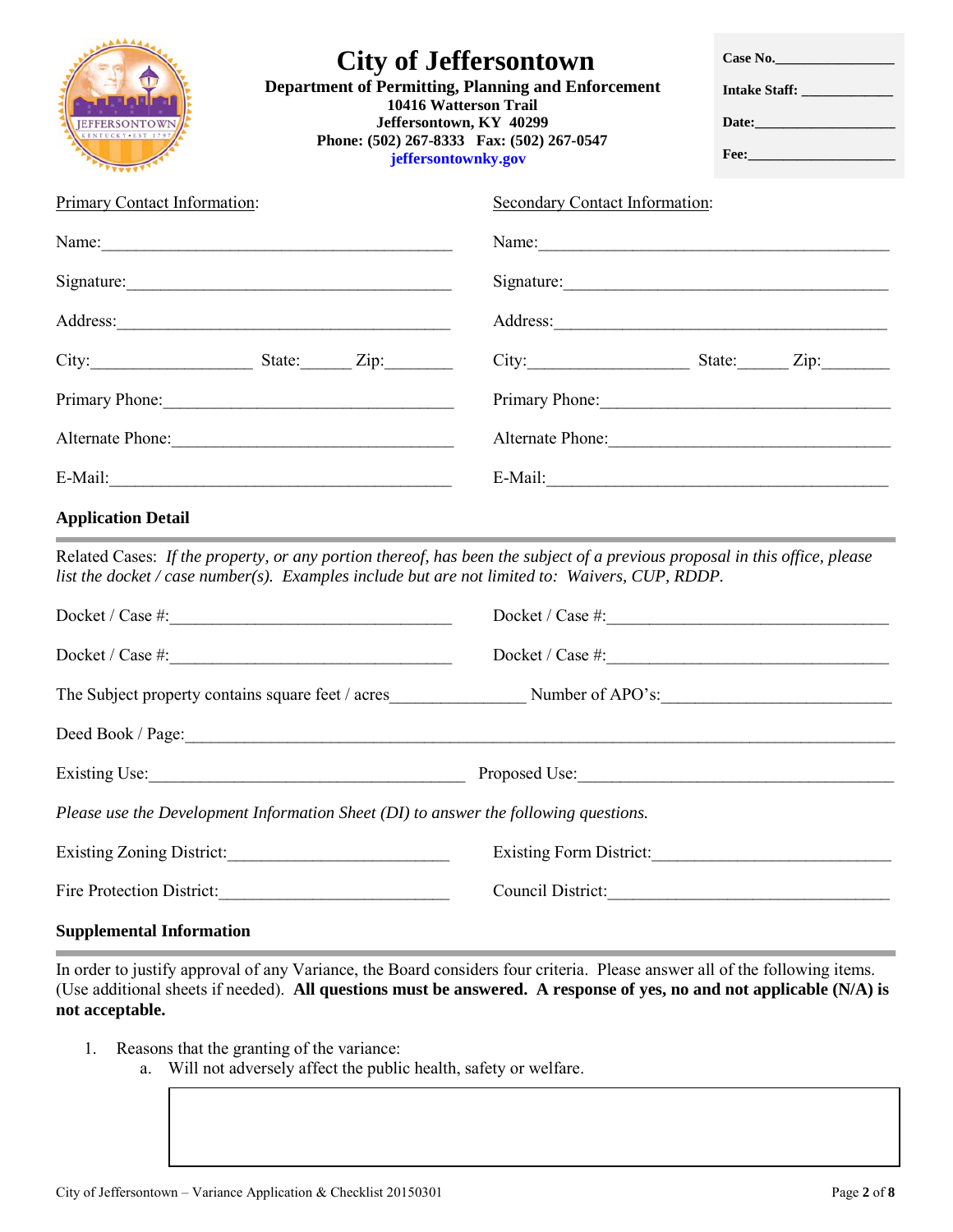

 **10416 Watterson Trail Jeffersontown, KY 40299 Phone: (502) 267-8333 Fax: (502) 267-0547 jeffersontownky.gov**

| Case No.                                                                                                       |
|----------------------------------------------------------------------------------------------------------------|
| Intake Staff:                                                                                                  |
| Date:                                                                                                          |
| Fee: a contract the state of the state of the state of the state of the state of the state of the state of the |

- b. Will not alter the essential character of the general vicinity.
- c. Will not cause a hazard or a nuisance to the public.
- d. Will not allow an unreasonable circumvention of the requirements of the zoning regulations.
- 2. Additional Consideration.
	- a. Whether the variance arises from special circumstances, which do no t generally apply to land in the general vicinity; (Please specify / identify)
	- b. Whether the strict application of the provisions of the regulation would deprive the applicant of the reasonable use of the land or would create an unnecessary hardship.
	- c. Whether the circumstances are the result of actions of the applicant taken subsequent to the adoption of the regulation which relief is sought.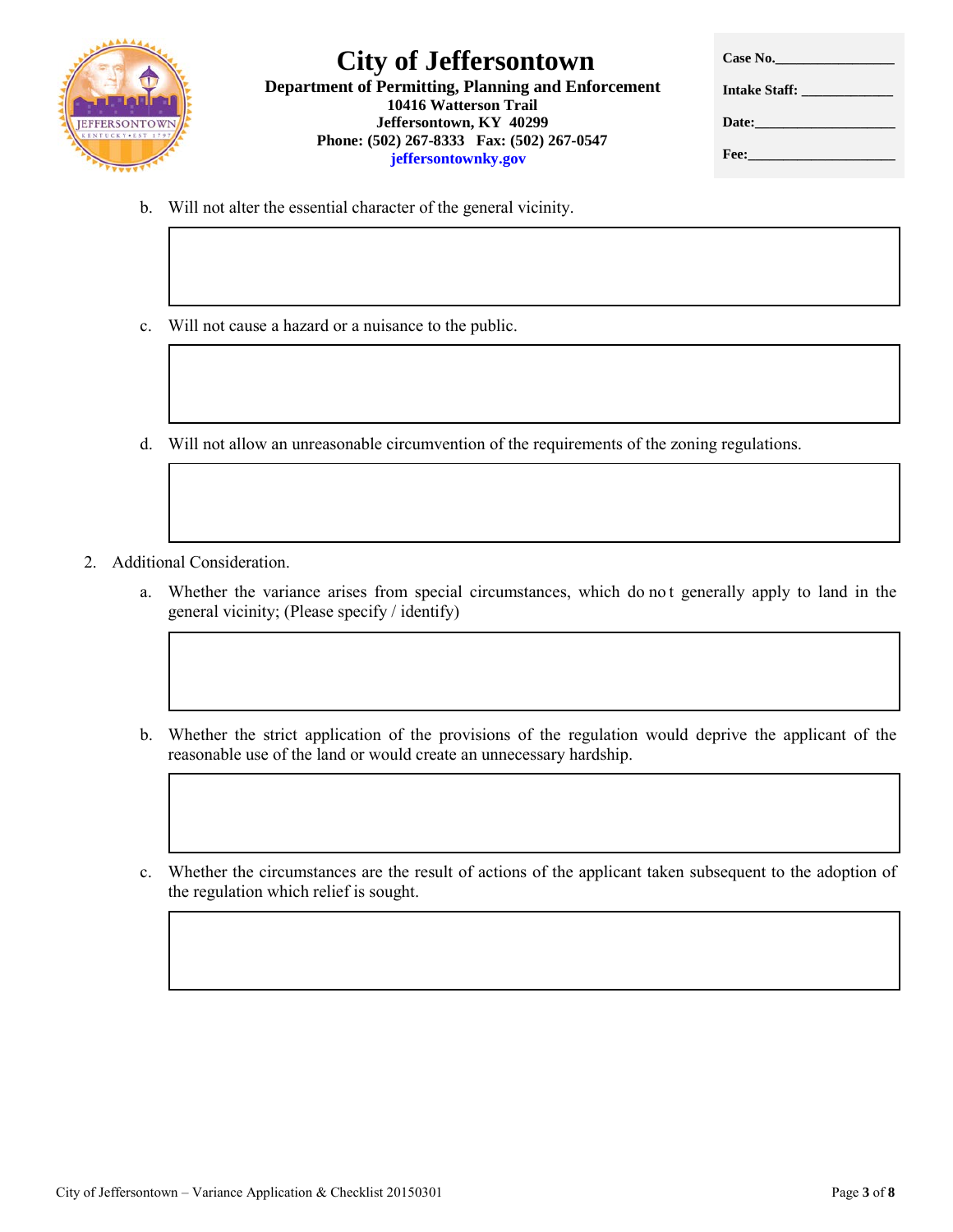

 **10416 Watterson Trail Jeffersontown, KY 40299 Phone: (502) 267-8333 Fax: (502) 267-0547 jeffersontownky.gov**

| Case No.                                                                                                                                                                                                                       |
|--------------------------------------------------------------------------------------------------------------------------------------------------------------------------------------------------------------------------------|
| Intake Staff:                                                                                                                                                                                                                  |
| Date: the contract of the contract of the contract of the contract of the contract of the contract of the contract of the contract of the contract of the contract of the contract of the contract of the contract of the cont |
| Fee: <b>Francisco Strategie</b>                                                                                                                                                                                                |

**Certification Statement**: (*Please fill out applicable section(s).)* 

| <b>Section 1:</b>                                                                                                                                                                                                                                                                                                                                                                                                             |                                                                                                                                                                                                                                                                                                     |  |
|-------------------------------------------------------------------------------------------------------------------------------------------------------------------------------------------------------------------------------------------------------------------------------------------------------------------------------------------------------------------------------------------------------------------------------|-----------------------------------------------------------------------------------------------------------------------------------------------------------------------------------------------------------------------------------------------------------------------------------------------------|--|
| Authorized Agent of a: corporation, limited liability company, partnership, association, trustee, etc.                                                                                                                                                                                                                                                                                                                        |                                                                                                                                                                                                                                                                                                     |  |
| I hereby certify that $\_\_\_\_\_cor$ corporation / limited liability company / partnership / association / trustee / etc.                                                                                                                                                                                                                                                                                                    | is the owner                                                                                                                                                                                                                                                                                        |  |
|                                                                                                                                                                                                                                                                                                                                                                                                                               |                                                                                                                                                                                                                                                                                                     |  |
|                                                                                                                                                                                                                                                                                                                                                                                                                               |                                                                                                                                                                                                                                                                                                     |  |
| which is the subject of this application, and that I,                                                                                                                                                                                                                                                                                                                                                                         | Owner / Representative / Authorized Agent                                                                                                                                                                                                                                                           |  |
|                                                                                                                                                                                                                                                                                                                                                                                                                               |                                                                                                                                                                                                                                                                                                     |  |
|                                                                                                                                                                                                                                                                                                                                                                                                                               |                                                                                                                                                                                                                                                                                                     |  |
| on behalf of the owners.                                                                                                                                                                                                                                                                                                                                                                                                      |                                                                                                                                                                                                                                                                                                     |  |
| Owner / Authorized Representative Signature:                                                                                                                                                                                                                                                                                                                                                                                  |                                                                                                                                                                                                                                                                                                     |  |
|                                                                                                                                                                                                                                                                                                                                                                                                                               |                                                                                                                                                                                                                                                                                                     |  |
| Title: Date: Date: Date:                                                                                                                                                                                                                                                                                                                                                                                                      |                                                                                                                                                                                                                                                                                                     |  |
| I understand that knowingly providing false information on this application may result in any action taken being here on declared null and void. I<br>further understand that pursuant to KRS 523.010 et. seq. knowingly making a material false statement or otherwise providing false<br>information with the intent to mislead a public servant in the performance of his/her duty is punishable as a Class B misdemeanor. |                                                                                                                                                                                                                                                                                                     |  |
| Section 2: Homeowner, Authorized Agent or Representative authorization                                                                                                                                                                                                                                                                                                                                                        |                                                                                                                                                                                                                                                                                                     |  |
| I, in my capacity as $\square$ Owner $\square$ Representative $\square$ Authorized Agent (anyone other than the owner fill out section 1)<br>Check one                                                                                                                                                                                                                                                                        |                                                                                                                                                                                                                                                                                                     |  |
|                                                                                                                                                                                                                                                                                                                                                                                                                               |                                                                                                                                                                                                                                                                                                     |  |
| which is the subject of this application, and that I, <u>and the Barristical Representative</u>                                                                                                                                                                                                                                                                                                                               |                                                                                                                                                                                                                                                                                                     |  |
|                                                                                                                                                                                                                                                                                                                                                                                                                               |                                                                                                                                                                                                                                                                                                     |  |
| am authorized to sign on behalf of the owner.                                                                                                                                                                                                                                                                                                                                                                                 |                                                                                                                                                                                                                                                                                                     |  |
| Owner:                                                                                                                                                                                                                                                                                                                                                                                                                        |                                                                                                                                                                                                                                                                                                     |  |
| Print Name:                                                                                                                                                                                                                                                                                                                                                                                                                   |                                                                                                                                                                                                                                                                                                     |  |
| Authorized Representative Signature:                                                                                                                                                                                                                                                                                                                                                                                          | <u> 1980 - Jan Stein Stein Stein Stein Stein Stein Stein Stein Stein Stein Stein Stein Stein Stein Stein Stein S</u>                                                                                                                                                                                |  |
| Phone:                                                                                                                                                                                                                                                                                                                                                                                                                        | $E$ -mail: $E$ -mail: $\frac{1}{2}$ = $\frac{1}{2}$ = $\frac{1}{2}$ = $\frac{1}{2}$ = $\frac{1}{2}$ = $\frac{1}{2}$ = $\frac{1}{2}$ = $\frac{1}{2}$ = $\frac{1}{2}$ = $\frac{1}{2}$ = $\frac{1}{2}$ = $\frac{1}{2}$ = $\frac{1}{2}$ = $\frac{1}{2}$ = $\frac{1}{2}$ = $\frac{1}{2}$ = $\frac{1}{2}$ |  |
| I understand that knowingly providing false information on this application may result in any action taken being here on declared null and void. I                                                                                                                                                                                                                                                                            |                                                                                                                                                                                                                                                                                                     |  |

further understand that pursuant to KRS 523.010 et. seq. knowingly making a material false statement or otherwise providing false information with the intent to mislead a public servant in the performance of his/her duty is punishable as a Class B misdemeanor.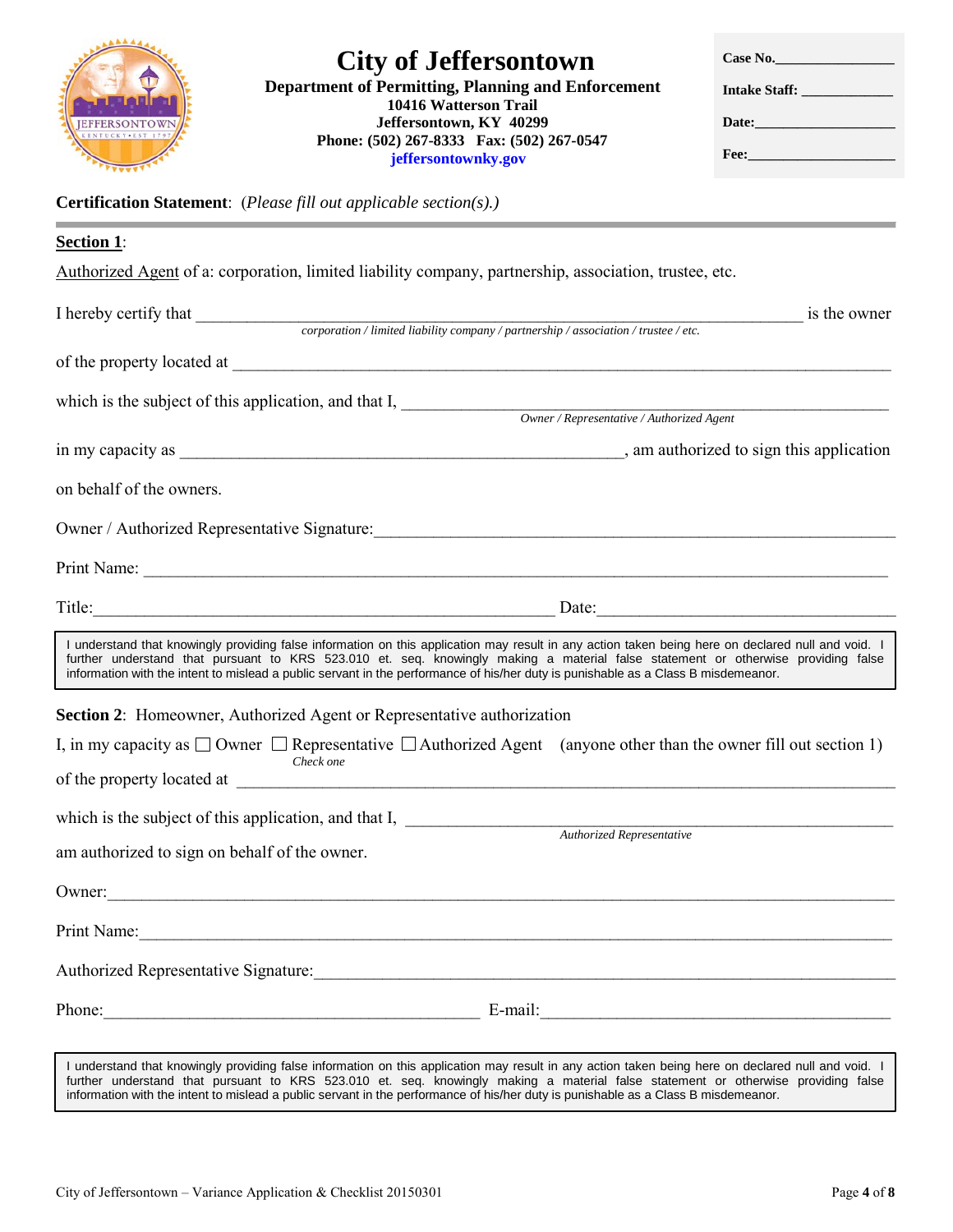

 **10416 Watterson Trail Jeffersontown, KY 40299 Phone: (502) 267-8333 Fax: (502) 267-0547 jeffersontownky.gov**

| Case No.                                                                                                                                                                                                                             |
|--------------------------------------------------------------------------------------------------------------------------------------------------------------------------------------------------------------------------------------|
| Intake Staff:                                                                                                                                                                                                                        |
| Date: <u>______________</u>                                                                                                                                                                                                          |
| Fee: <b>Francisco State State State State State State State State State State State State State State State State State State State State State State State State State State State State State State State State State State St</b> |

# **Non-Public Hearing Variance Affidavit for the Subject Property Owner(s)**

 $I (We),$ 

\_\_\_\_\_\_\_\_\_\_\_\_\_\_\_\_\_\_\_\_\_\_\_\_\_\_\_\_\_\_\_\_\_\_\_\_\_\_\_\_\_\_\_\_\_\_\_\_\_\_\_\_\_\_\_\_

\_\_\_\_\_\_\_\_\_\_\_\_\_\_\_\_\_\_\_\_\_\_\_\_\_\_\_\_\_\_\_\_\_\_\_\_\_\_\_\_\_\_\_\_\_\_\_\_\_\_\_\_\_\_\_\_

\_\_\_\_\_\_\_\_\_\_\_\_\_\_\_\_\_\_\_\_\_\_\_\_\_\_\_\_\_\_\_\_\_\_\_\_\_\_\_\_\_\_\_\_\_\_\_\_\_\_\_\_\_\_\_\_

\_\_\_\_\_\_\_\_\_\_\_\_\_\_\_\_\_\_\_\_\_\_\_\_\_\_\_\_\_\_\_\_\_\_\_\_\_\_\_\_\_\_\_\_\_\_\_\_\_\_\_\_\_\_\_\_

Qualifications for a Non-Public Hearing include:

- 1. Residential, non-corner parcels only.
- 2. All adjoining property owners must sign this affidavit. This includes all owners listed on the deed.
- 3. For each adjoining property owner that is held by a company, corporation, trust, etc. there must be a Certification Statement included with the affidavit.
- 4. All supporting documentation listed in the checklist must be included with the application.

Date:

Owner(s) of the subject property under Case Number states as follows: It is hereby requested that the

application for variance under Case Number be considered by the Board in open executive session

without holding a public hearing on the proposal.

The signatures of all adjoining property owners required by the Board of Adjustment have been submitted to the Board so that the variance may be acted upon without a public hearing.

*Signature of Owner* 

*Print Name*

*Signature of Owner* 

*Print Name*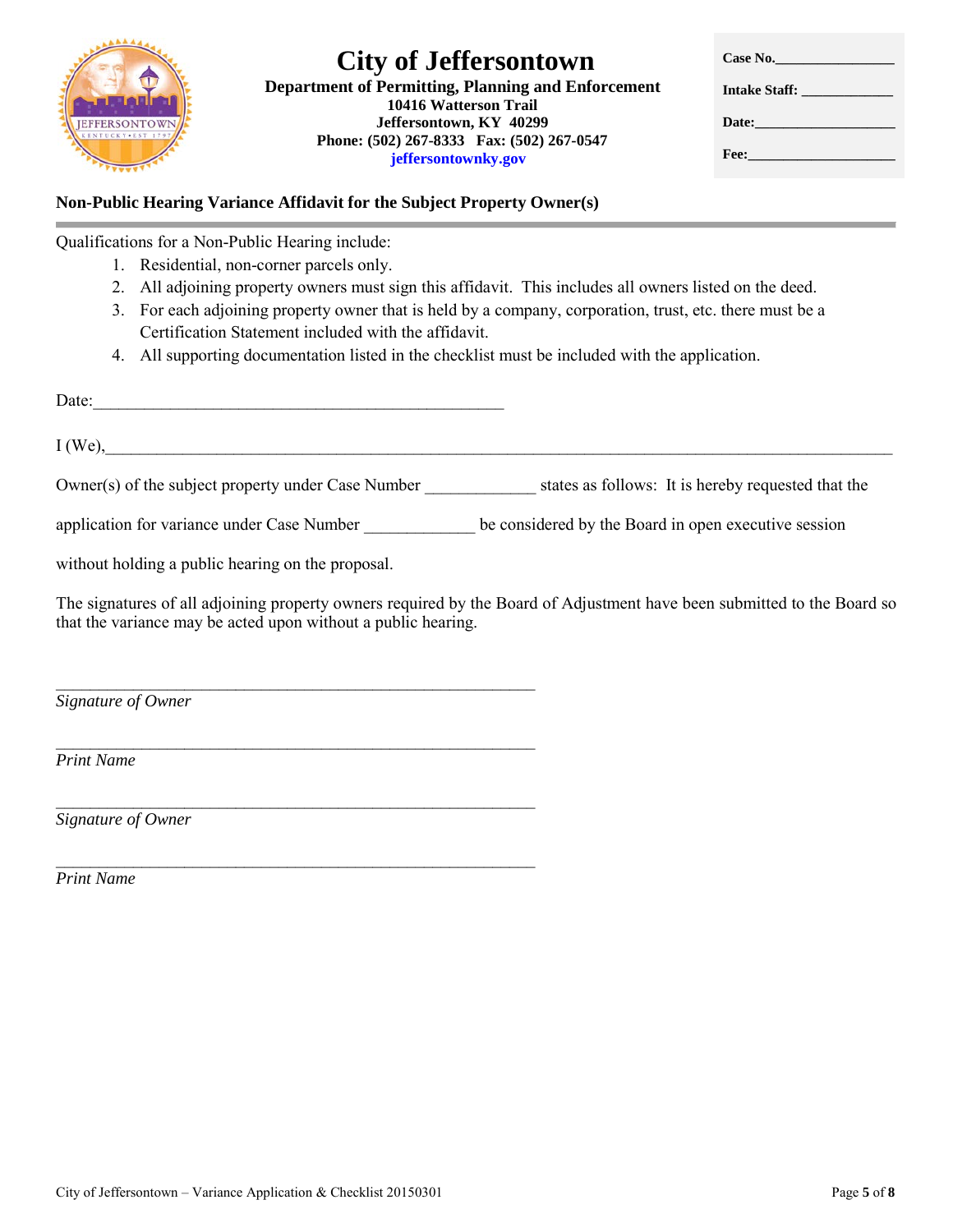# **Non-Public Hearing Variance Affidavit for the Subject Property Owner(s)**

| Date:                                                                                                                                                                                                                                                                                                                                                   |                    |  |
|---------------------------------------------------------------------------------------------------------------------------------------------------------------------------------------------------------------------------------------------------------------------------------------------------------------------------------------------------------|--------------------|--|
| We have seen a drawing of the proposed (garage, addition)<br>Me have seen a drawing of the proposed (garage, addition)                                                                                                                                                                                                                                  |                    |  |
|                                                                                                                                                                                                                                                                                                                                                         |                    |  |
| As owners of the properly adjacent to the above address, we give our consent and do not object to the planned<br>construction or to the variance that will be required. PLEASE NOTE: If the property is in joint ownership, all owners<br>must sign, or if there is a POA, deceased or extenuating circumstances please indicate on the signature line. |                    |  |
| 1. Print Name & Signature:                                                                                                                                                                                                                                                                                                                              | Signature of Owner |  |
| 1. Print Name & Signature: Signature Signature of Owner                                                                                                                                                                                                                                                                                                 |                    |  |
|                                                                                                                                                                                                                                                                                                                                                         |                    |  |
| 2. Print Name & Signature: Signature 30 November 2014                                                                                                                                                                                                                                                                                                   |                    |  |
| 2. Print Name & Signature:                                                                                                                                                                                                                                                                                                                              |                    |  |
|                                                                                                                                                                                                                                                                                                                                                         | Signature of Owner |  |
| 3. Print Name & Signature:                                                                                                                                                                                                                                                                                                                              |                    |  |
| 3. Print Name & Signature:                                                                                                                                                                                                                                                                                                                              | Signature of Owner |  |
|                                                                                                                                                                                                                                                                                                                                                         | Signature of Owner |  |
| 4. Print Name & Signature:                                                                                                                                                                                                                                                                                                                              |                    |  |
| 4. Print Name & Signature:                                                                                                                                                                                                                                                                                                                              | Signature of Owner |  |
|                                                                                                                                                                                                                                                                                                                                                         | Signature of Owner |  |
|                                                                                                                                                                                                                                                                                                                                                         |                    |  |
| 5. Print Name & Signature:                                                                                                                                                                                                                                                                                                                              | Signature of Owner |  |
| 5. Print Name & Signature:                                                                                                                                                                                                                                                                                                                              | Signature of Owner |  |
|                                                                                                                                                                                                                                                                                                                                                         |                    |  |
| 6. Print Name & Signature:                                                                                                                                                                                                                                                                                                                              | Signature of Owner |  |
| 6. Print Name & Signature:                                                                                                                                                                                                                                                                                                                              | Signature of Owner |  |
| Address:                                                                                                                                                                                                                                                                                                                                                |                    |  |
| 7. Print Name & Signature:                                                                                                                                                                                                                                                                                                                              | Signature of Owner |  |
| 7. Print Name & Signature:                                                                                                                                                                                                                                                                                                                              | Signature of Owner |  |
| Address:                                                                                                                                                                                                                                                                                                                                                |                    |  |

For additional signatures please attach another page.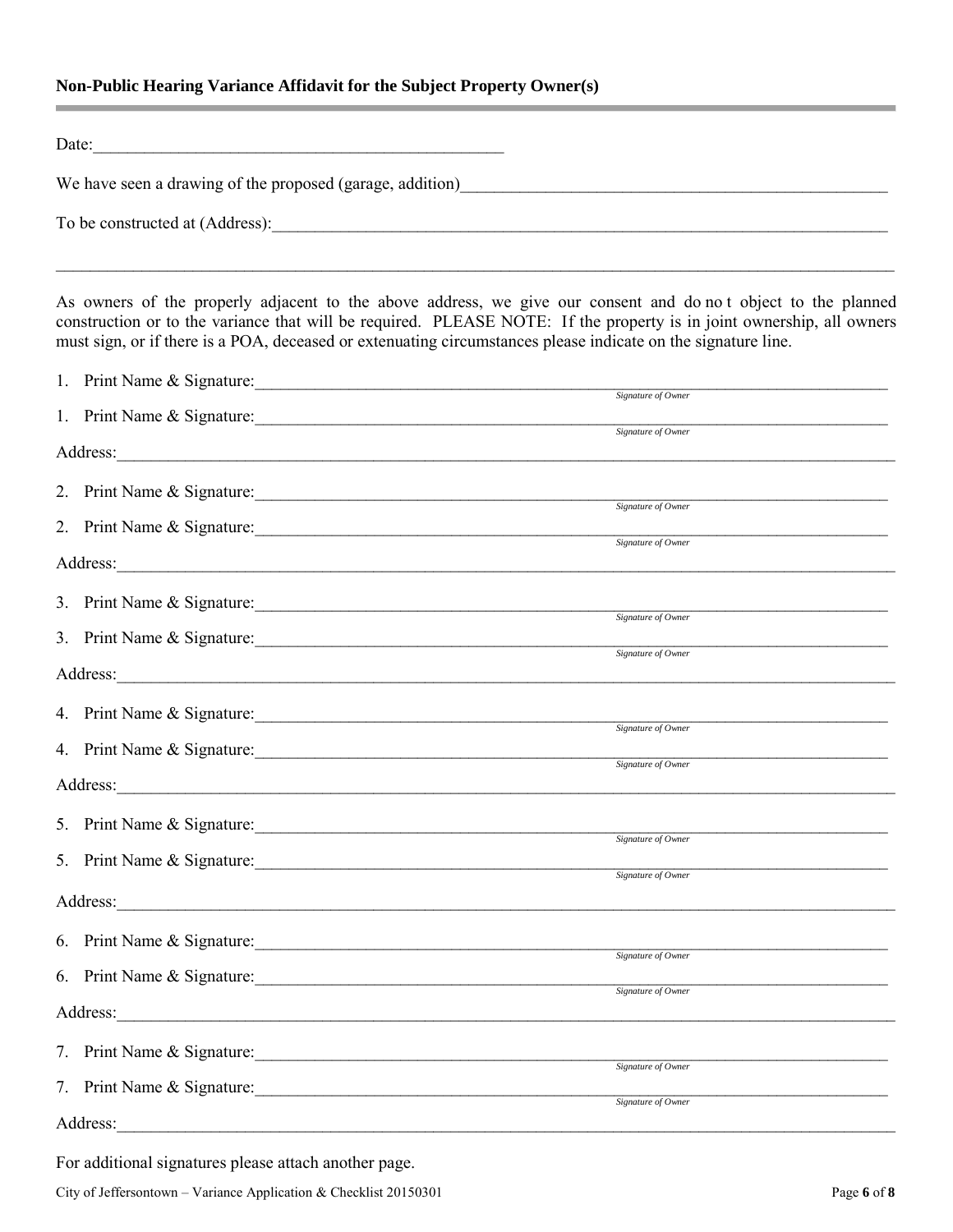

## **City of Jeffersontown Department of Permitting, Planning and Enforcement 10416 Watterson Trail Jeffersontown, KY 40299 Phone: (502) 267-8333 Fax: (502) 267-0547 jeffersontownky.gov**

## **Checklist**

## **Requirements for all Submittals**

- 1. Completed Application. All blanks must be filled in. The Owner's information and signature are required.
- $\Box$  2. Completed Supplemental Information Sheet
- 3. Development Information (DI) Sheet (This can be obtained from LOJIC)
- $\Box$  4. One (1) copy of the current deed (May be obtained from Jefferson County Clerk)
- $\Box$  5. Legal Description on separate 8 1/2" x 11" sheet of paper, if changed from original submittal.
- $\Box$  6. One (1) copy of the 1<sup>st</sup> tier Adjoining Property Owner mailing labels, including all owners, applications and contacts. Please use the sheet style peel off sticky labels. (May be obtained from PVA)
- $\Box$  7. One (1) photo copy mailing labels

## **Requirements for Non-Public Hearing Only (residential only and non-corner lots)**

- $\Box$  8. Non-hearing affidavits form
- $\Box$  9. Photographs of subject area from all angles
- $\Box$  10. Certification Statement is required if any of the adjoining property is owned by a corporation, limited liability company, partnership, association, trustee, etc.

#### **Supplemental Information**

- $\Box$  11. Certification Statement if the property is owned by a corporation, limited liability company, partnership, association, trustee, etc. or the Homeowner has a representative.
- $\Box$  12. Supporting Documents (such as adjoining property photographs, photographs of intersections, written affidavits)
- $\Box$  13. Copy of Refusal letter from citing official. Required if a STOP WORK ORDER or CITATION has been received.
- $\Box$  14. If the proposed structure encroaches into an easement (MSD, LG&E, or Bell South), then the applicant must submit written documentation from the utility company indicating approval for the encroachment.

#### **Site Plan Requirement**

- $\Box$  15. One (1) Elevation drawing for new construction (including home additions and garage additions)
- 16. Five (5) copies of the drawing of the property with the following requirements. *See Site Plan Example*
	- $\Box$  a. A Plan drawn to a reasonable scale [engineer's (1"= 20")]
	- $\square$  b. Vicinity map that shows the distance from the property to the nearest intersecting street
	- $\Box$  c. North arrow
	- $\Box$  d. Street name(s) abutting the site. Property dimensions
	- $\Box$  e. Building limit line
	- $\Box$  f. Electric, telephone, drainage easements with dimensions
	- $\Box$  g. Existing and proposed structures with dimensions and distance from property lines
	- $\Box$  h. Highlight (in yellow) the location of the variances.